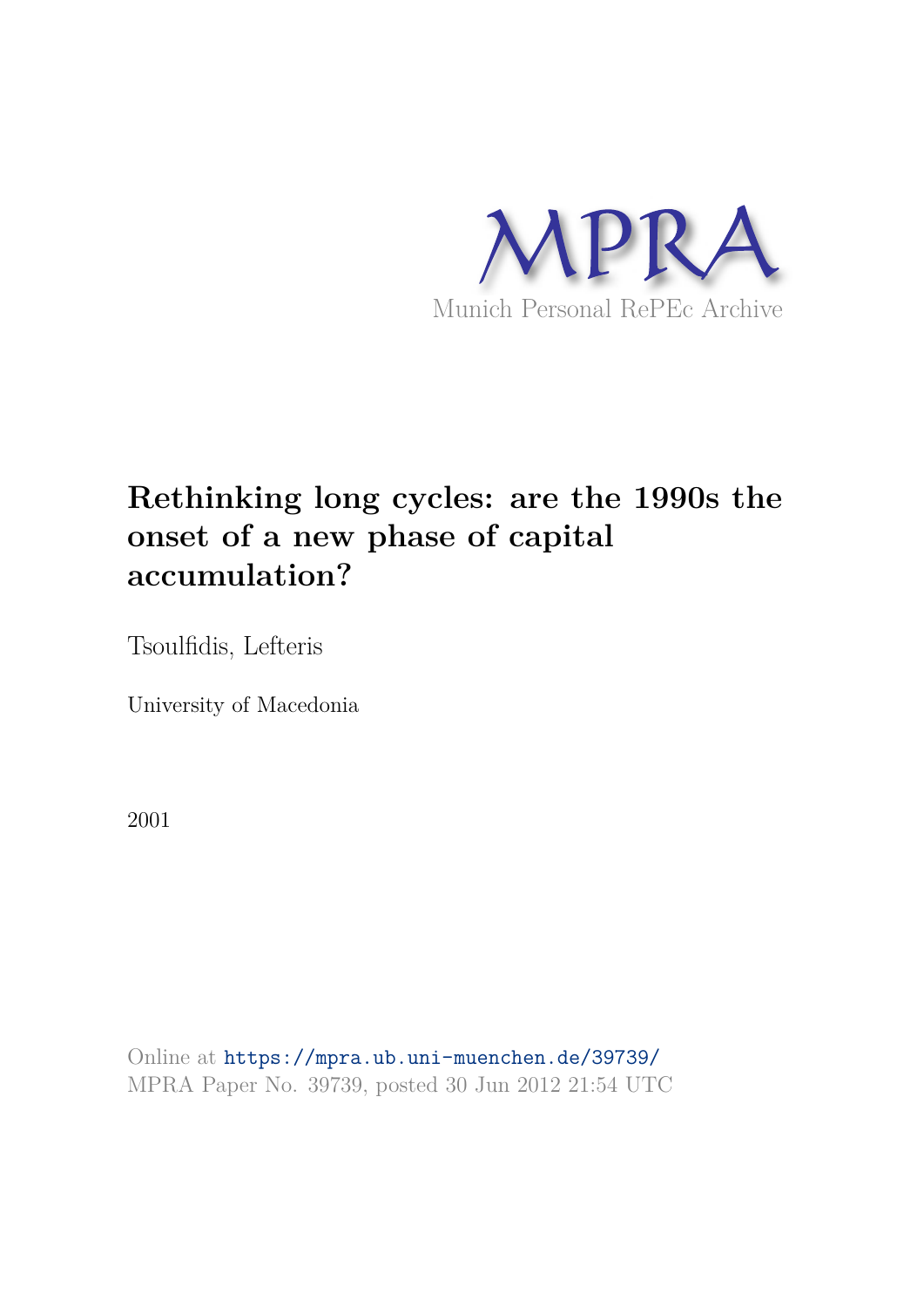# Rethinking Long Cycles: Are the 1990s the Onset of a New Phase of Capital Accumulation?

Lefteris Tsoulfidis1

Associate Professor of Economics, Department of Economics University of Macedonia 156 Egnatia Street, P.O. Box 1591, 540 06 Thessaloniki, Greece Tel.: 30 31 891 788

Email: [lnt@uom.gr](mailto:lnt@uom.gr)

**Abstract** This paper deals with the long cycles that characterize the evolution of capitalist economies. It begins with a discussion of epochs of expansion and contraction in the level of economic activity and makes an effort to move towards a meaningful periodization of economic history. The claim that this paper raises is that profitability regulates the phases of these long cycles. The theoretical discussion on the mechanics of the long–term movement in profitability and the phases of long cycles is supported with data on the profit rate from various OECD economies. The empirical evidence is consistent with the hypothesis that the 1990s mark the onset of a new phase of accumulation. The salient feature of this new phase is the dominance of information technologies and the associated notions of the "new economy" and globalization. However, unlike, the popular view that regards the "new economy" as depression-free, this paper claims that the "vices" of the old economy continue to exist.

*Keywords*: Long waves, Kondratieff, Phase change, Capital accumulation, Profit rate.

*JEL classifications*: B14, B15, E32

<sup>1</sup> This is an amended form of a paper presented in the Conference on Globalization organized by the Economics University of Athens and the Athenian Policy Forum, August 2000. The paper was subsequently published in Georgakopoulos, Th. *et al.* (2002).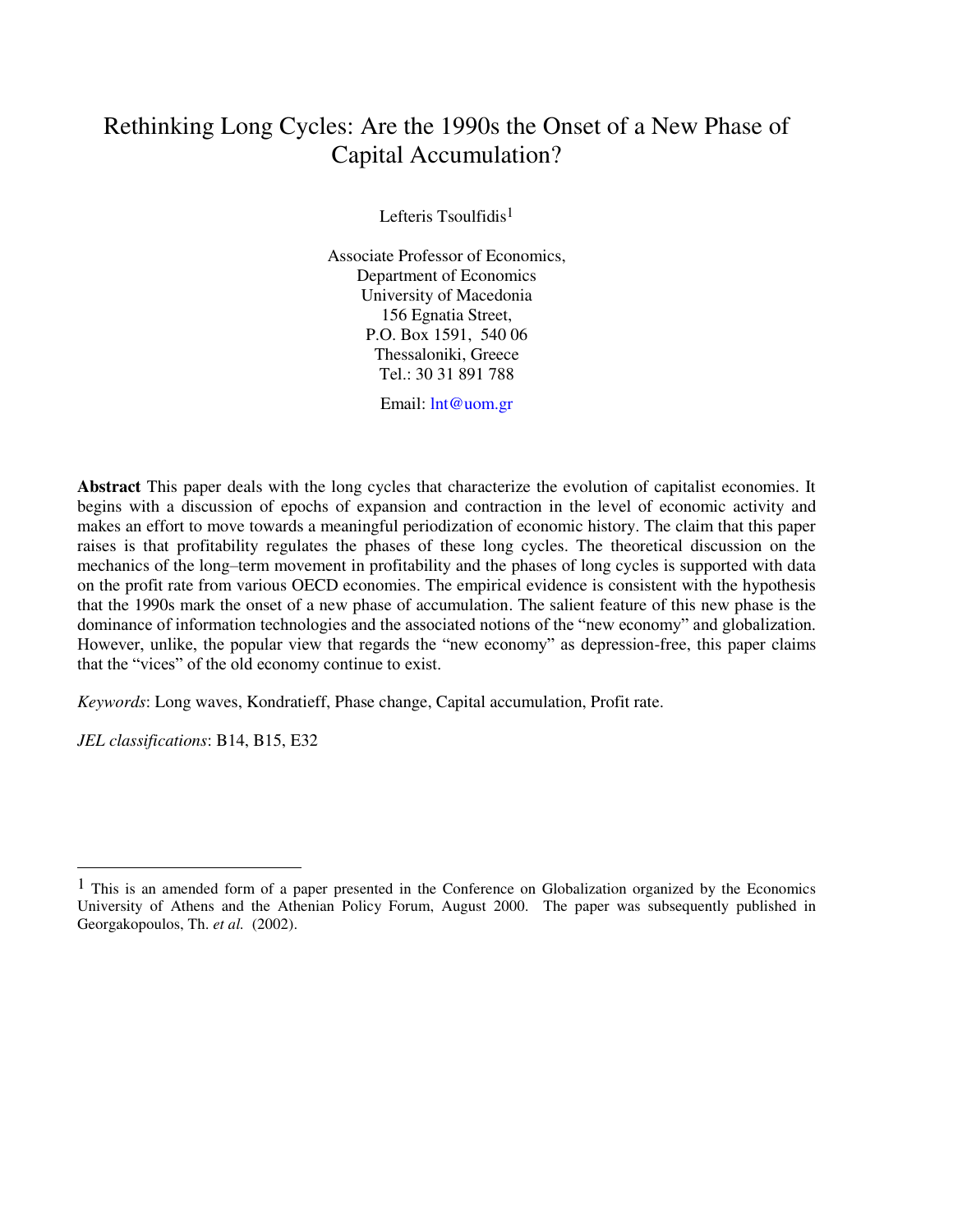#### **1. Introduction**

-

In recent years there is a growing literature that deals with the current stage of the global economy. In this literature there is a discussion about the extent to which the 1990s or late 1980s mark the onset of a new period of accumulation similar to that of the first post–WWII decades. The evidence that is usually gathered varies from common-sense ideas and intuition to econometric techniques that focus on major ad hoc variables such as GDP or investment and on the basis of their behavior they identify the phase change (Zarnowitz, 2000; Poterba, 2000). It is true that, in both cases, there is not a well-specified theoretical model to support the selection of the variables that are being employed. In addition, in the recent years a new concept is being formulated known as the "new economy". Proponents of the "new economy" argue that the structure of modern economies has gone through a substantial metamorphosis that insulates them from the vices of the old, in the sense that the market system today has developed powerful built in mechanisms, which have transformed the old recession-prone economies to new recession-free ones. At the same time, the "new economy" maintains the virtues of the old economy; that is high saving and investment rates and all this with the advantage of less government intervention. It is important to stress that this metamorphosis is mostly the result of the new technologies and not necessarily of government intervention, as was the case with the "mixed economy" of the 1950s and 1960s.

 It has been argued that the strong economic growth that characterizes the US and the other OECD economies in the decade of the 1990s is persistent precisely because it stems from the willingness of the corporate world to undertake innovative and, therefore, risky investment projects. These developments have been facilitated by the downfall of the centrally planned economies; the high unemployment rates and the idea of flexibility in employment led to greater work effort and raised productivity. In addition, the reorganization of the corporate economy through downsizing and mergers gave rise to substantial increases in profitability. Naturally, these processes could not be contained within national borders and have taken on global proportions; for example, innovative investment depends a great deal on open international markets, since national markets do not provide a big enough payoff for taking high risks anymore.<sup>2</sup>

<sup>&</sup>lt;sup>2</sup> It seems that these developments have created a lot of turmoil internationally and may slowdown this process as the recent demonstrations against WTO have revealed.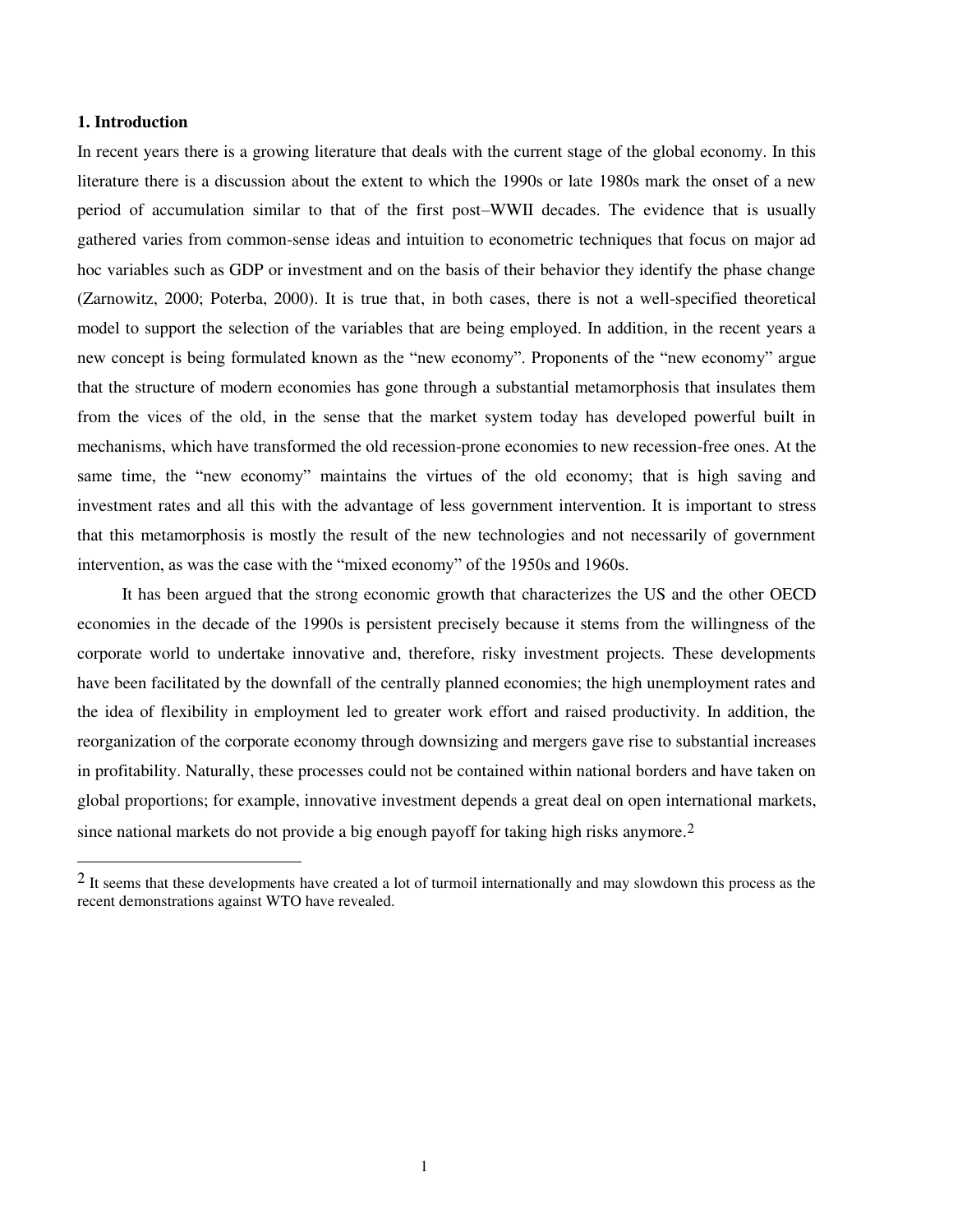The point that this paper stresses is that the fundamental metamorphosis of economies which currently is taking place is not a unique moment in economic history, but rather the expected outcome that emerges in the upswing phase of a long cycle. The remainder of the paper is organized as follows: the next section deals with the identification of the various phase changes in the past on the basis of appropriately normalized price data<sup>3</sup> from the US, UK, French and Greek economies and it is reminiscent of the pioneering work of Kondratieff (1935), originally published in 1926. The third section develops the mechanics of the long–term movement in profitability as an explanation for the phase–change in the process of capital accumulation. In the fourth part the theoretical discussion is supported with empirical evidence from selected OECD economies. In the fifth section we conclude.

#### **2. Long waves in capitalist development**

j

Nowadays, an increasing number of economists accept the idea that the economic variables are subject to recurrent fluctuations. In this literature there are two juxtaposed positions: the first views the economy as a fundamentally stable system that continuously tends toward equilibrium and the cycles are explained by purely random external shocks; the second regards the economy as a living organism with internally generated disequilibrating forces that give rise to business fluctuations of various lengths. Schumpeter (1935, p. 15) distinguished the following types of cyclical fluctuations named after the person that discovered them: Kitchin or inventory cycles with a length of 3–5 years; Jouglar or investment cycles with a length of 7–11 years; Kuznetz cycles with a length of 15–25 years, which are associated with fluctuations in the construction activity; and finally, Kondratieff cycles or long waves with a length of 45–55 years, which are connected to large scale innovations such as the creation of railways network, electrification, mass production of cars, etc. From these fluctuations the long waves are relevant in the context of our discussion and as research has shown, long waves are easier discovered in price than in output data.4 For this purpose, we follow the methodology and tradition that started with the work of Kondratieff, according to which the fluctuations of the normalized (by the price of gold) price index indicate the stage of the

 $3$  The price index is perhaps the only reliable and, at the same time, relevant to our purpose, time series data that covers centuries of economic history.

<sup>4</sup> See for example the work of Metz (1992) who identifies long waves in output data.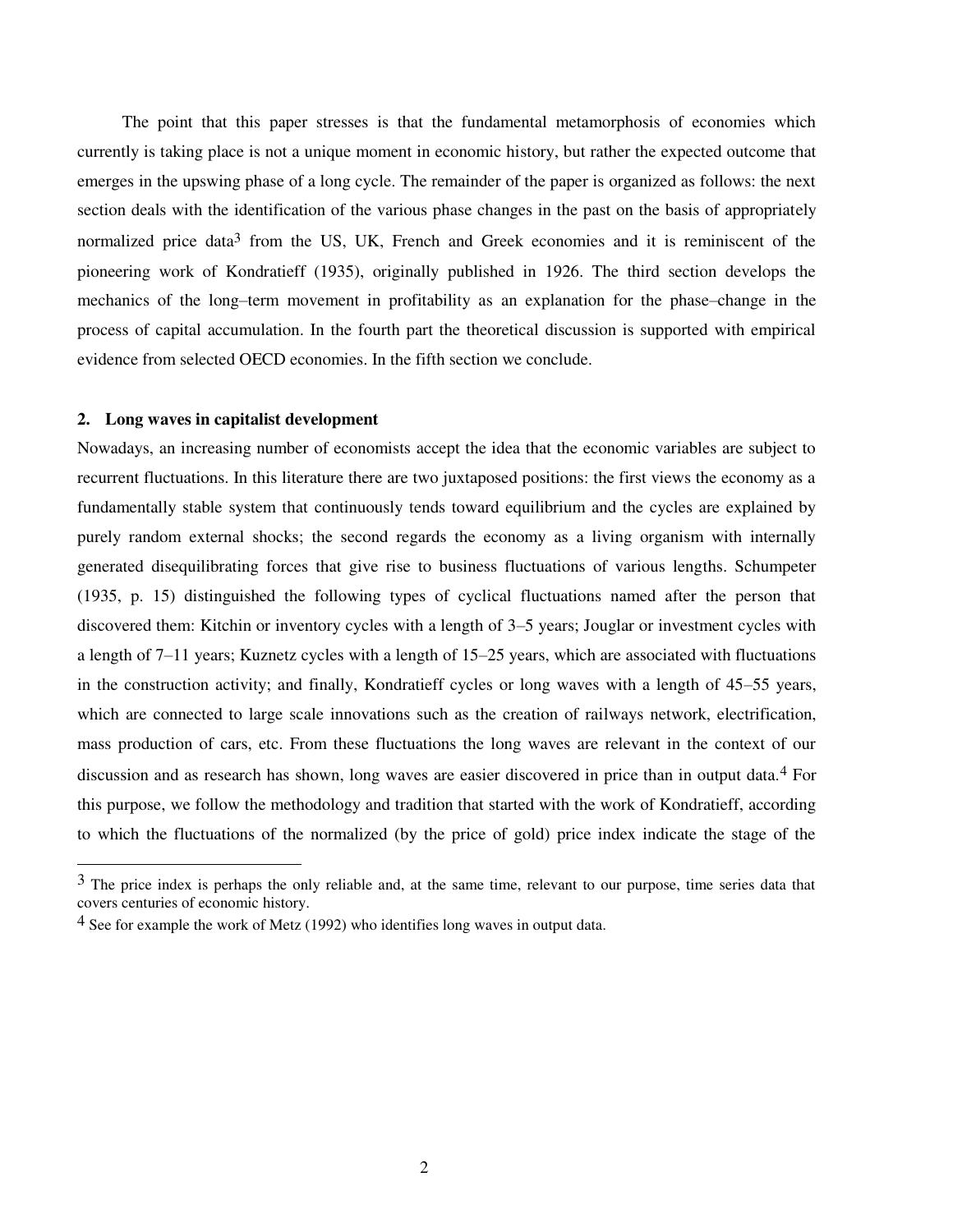business cycle (Duijn, 1983). In the past, the increase in the price level was identified with the upswing stage of the economy, whereas the fall in the price level was identified with the downswing in the level of economic activity.

 In Table 1 below, we cite the periodization of long waves based in part on Kondratieff's (1935) paper. We call these waves idealized because we set precise dates for the turning points. Nevertheless, Kondratieff provided a range of variation for the turning years that may differ from country to country, from five to seven years (Kondratieff, 1935, p. 32). In Table 1 we also give the characterization of each wave following in part Schumpeter's (1935, pp. 13–14) view.

| <b>FIRST LONG WAVE</b>                 | 1790–1845 (55 years)              |
|----------------------------------------|-----------------------------------|
| Prosperity (The industrial revolution) | 1790–1815 (25 years).             |
| Crisis (The hungry forties)            | 1815–1845 (30 years)              |
|                                        |                                   |
| <b>SECOND LONG WAVE</b>                | 1845–1895 (50 years)              |
| Prosperity (The Victorian era)         | 1845–1870 (25 years)              |
| Crisis (The great depression)          | 1870–1895 (25 years)              |
|                                        |                                   |
| THIRD LONG WAVE                        | 1895–1940 (45 years)              |
| Prosperity (The belle époque)          | 1895-1920 (25 years)              |
| Crisis (The 1929 crisis)               | 1920-1940 (20 years)              |
|                                        |                                   |
| <b>FOURTH LONG WAVE</b>                | 1940–1985 (45 years)              |
| Prosperity (The golden age)            | 1940–1965 (25 years)              |
| Crisis (The silent depression)         | 1965–1985 (20 years) <sup>5</sup> |
|                                        |                                   |
| <b>FIFTH LONG WAVE</b>                 | $1985 -$                          |
| Prosperity (The new golden age)        | $1985 - 2005$                     |
|                                        |                                   |

## **Table 1.** *Idealized long waves*

-

 Source: Kondratieff (1926, p. 31) until the year 1920, for the years after we follow the most plausible (to our view) dating.

<sup>5</sup> In the initial version of the paper the end year was 1990, however, in retrospect the year 1985 seems more suitable as a tipping point year.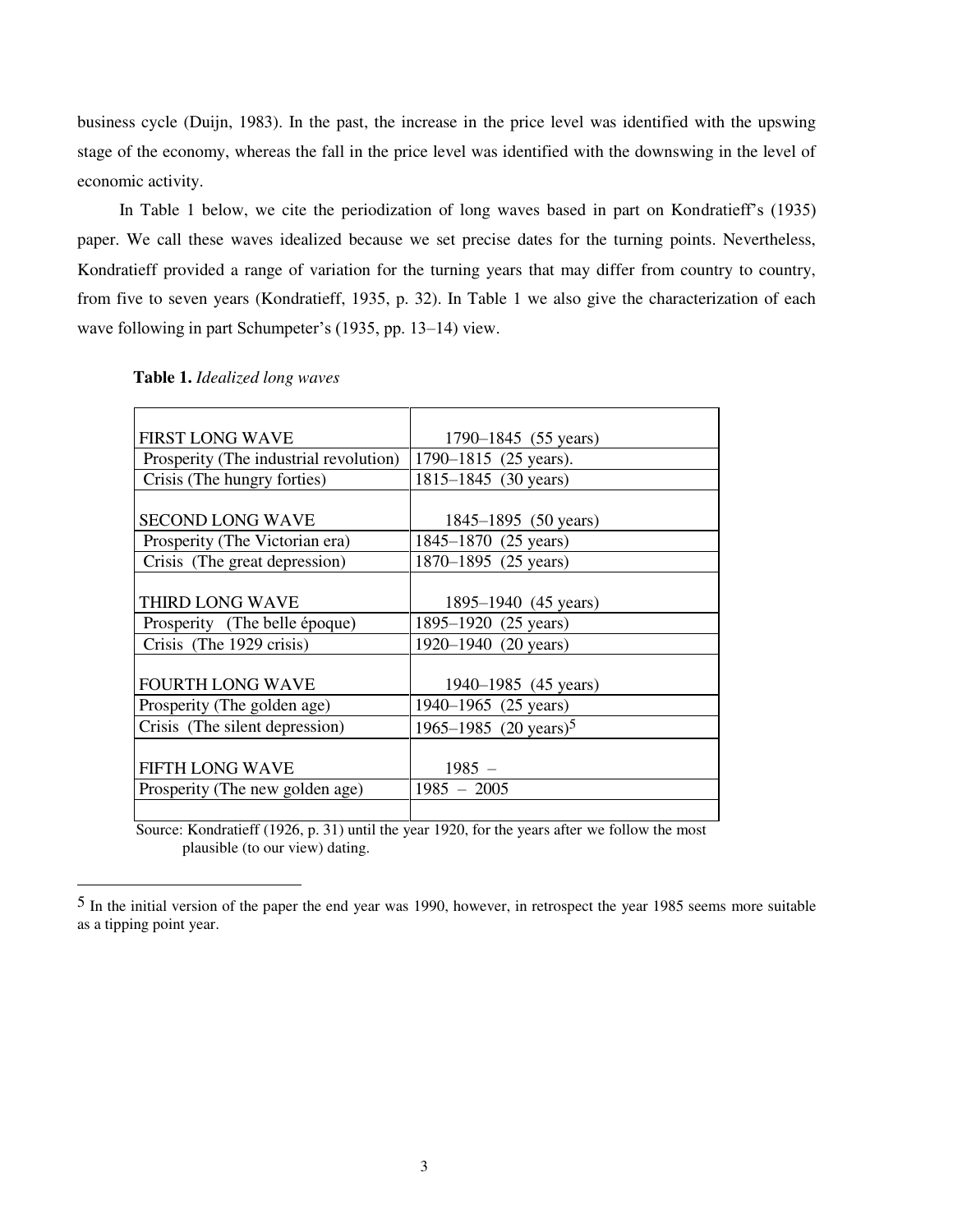Figure 1 below displays data on consumers price index (CPI) normalized by the price of gold (Pg) for the economies of the US and the UK for the period 1800–1999. The data for the French economy are for the period 1845–1999 and for the Greek economy for the period 1858–1999 (see also Tsoulfidis 2001a).



**Figure 1.** *Long Waves in prices, in the US, UK, France and Greece* 

 Historically, the above outlined process is found in all periods of depressions. A consistent feature of all of them is the fall in the normalized price index (CPIG=CPI/Pg) which was followed by the discovery of new richer gold mines and by the application of more advanced techniques of extraction, which increased the production and productivity in the gold industry. For example, in the crisis after the Napoleonic wars, the fall in the ratio CPI/Pg increased the profitability in the gold industry and led to the discovery of gold, initially in California and latter in Australia. In the decades 1870-1890 the gold standard was in operation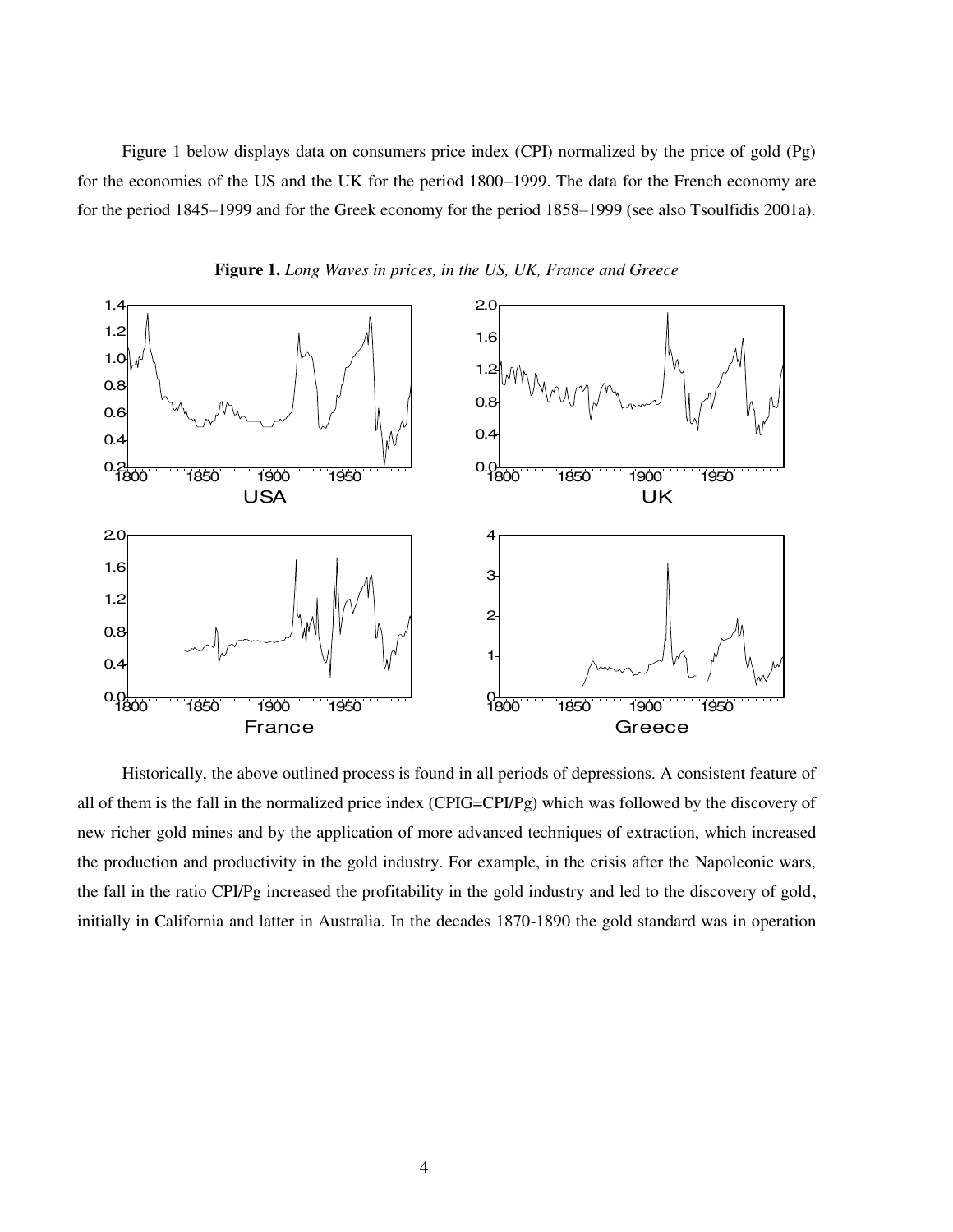during which the price index was falling; meanwhile, the supply of gold was fixed, because the rich gold mines in Alaska and in South Africa were discovered and put into operation much later. Therefore, with the price of gold approximately constant and with a falling general price level, it follows that the purchasing power (or the relative price) of gold was rising; gold became more expensive relative to the other commodities. Meanwhile, the increase in demand for precious metals implied that governments were prepared to buy gold at any price, which is equivalent to saying that governments internationally were essentially financing the expansion of the gold industry. The result was to provide more incentives for the discovery and full utilization of new more productive gold mines. Productivity in the gold industry increased once again and that led to a fall in the relative price of gold; that is the ratio CPI/Pg increased, a condition which is consistent with another long wave of expansion.

 Hence, we see that the discoveries of new gold mines and new techniques for the extraction of gold are by no means random events. For example, Kondratieff (1935) argued that the discoveries of gold mines or techniques for its extraction take place only when objective conditions are fulfilled, that is the price of gold is very high and profitability in the gold industry has increased substantially.<sup>6</sup> The countercyclical movement of the price of gold was observed also during the "silent depression" of the 1970s, where the price of gold increased substantially and that led to the end of the Breton Woods agreements, while in the current phase of recovery we observe that the price of gold has dropped once again. These phenomena and their successive repetitions (five times) encourage us to think that they constitute more manifestations of the operation of systematic forces rather than symptomatic facts.

 Of course, the above pre-supposes adherence to the gold standard or some form of it such as the gold exchange standard that was followed by many countries for certain periods of time. However, if we suppose that the economy is off the gold standard then the above outlined process continues to work, albeit in a modified way. For an economy to be off the gold standard it means that the money that is issued might be inflationary. In these cases since there is an international market for gold it follows that the excess money will become excess demand for gold and the price of gold in terms of the domestic currency will

<sup>6</sup> As Villar notes: "The greatest discoveries [of gold] always took place in periods of generally low prices, in other words of very high relative prices for gold and silver. Christopher Columbus did not emerge by pure chance" (Vilar, 1976, p. 342).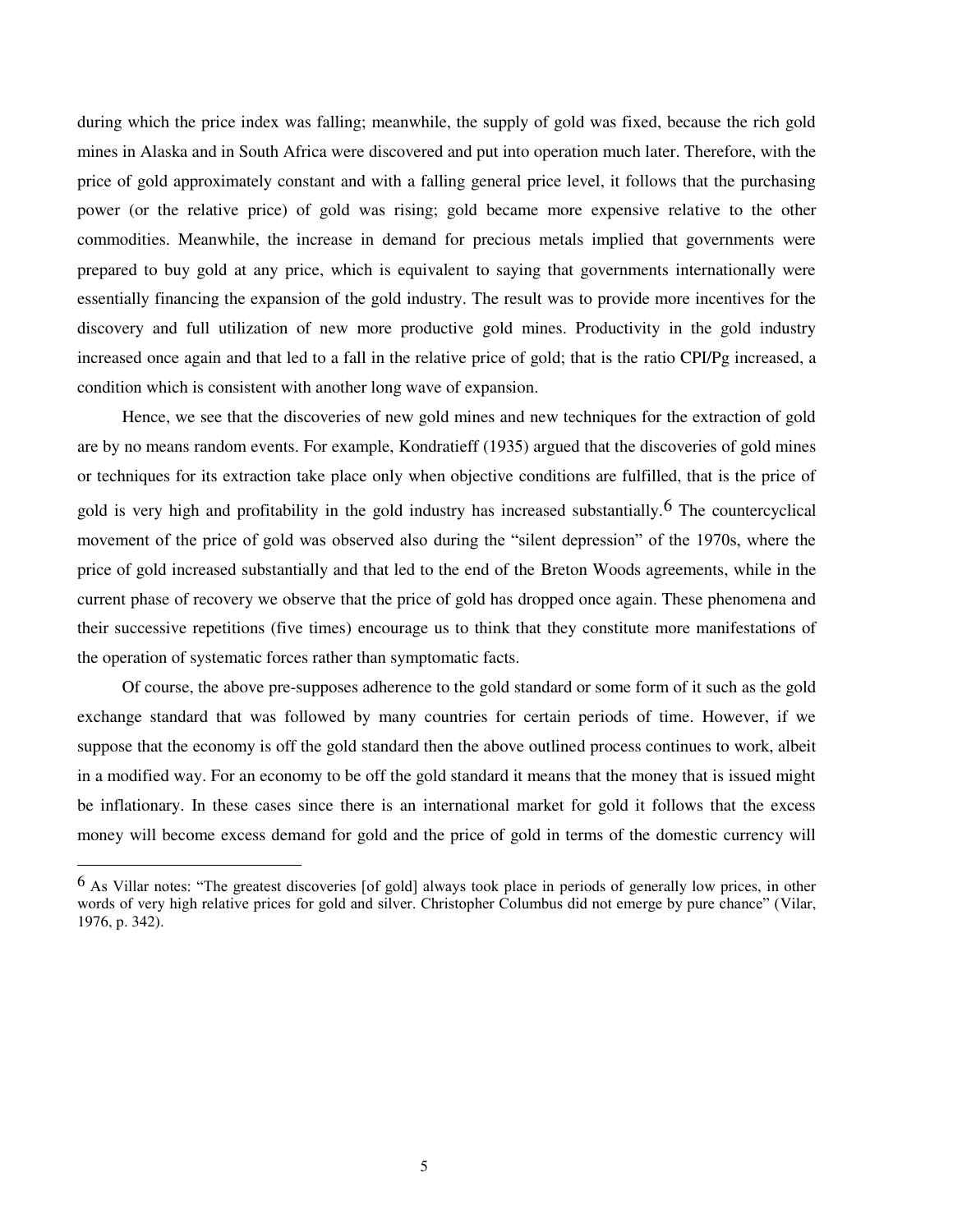rise to compensate for the over-issuance of paper money. So the normalized price index will reflect the stage of the long cycle once again. In the post-WWII period and in particular in the slowdown of the 1970s and 1980s, the price level was rising; however, the price of gold was rising at an even faster rate. Thus, in the post-1970 period the price of gold moved not only counter-cyclically, as was the case in previous downturns, but also its price increased furthermore because the general public found a way to protect its savings from the inflationary pressures. The above discussion, by no means constitutes the rationale for the long waves, is only an effort to explain why long waves in the level of economic activity are reflected in the movement of the normalized price index.<sup>7</sup>

 We can observe that in all four countries the normalized prices follow approximately the same pattern despite substantial differences in the level of economic development. Some discrepancies that appear are ironed out if one adopts a long run view. In Figure 1, we observe in the case of the US and UK economies four long waves and an upward phase of the fifth one. A similar picture is obtained for the French and Greek economies with the difference that there is no data for the first long wave. It is important to point out that the normalized price index merely reflects the developments that take place in the real economy, and does not, of course, cause them (Kondratieff, 1935).

#### **3. The mechanics of profitability and phase change**

j

The data on normalized (by the price of gold) prices simply reflects the cyclical evolution of the economies; it does not explain these cycles. There have been various theories put forward for the explanation of long waves ranging from swarms of innovations (Schumpeter, 1939) and prices of agricultural products relative to industrial ones (Rostow, 1975) to changes in the social structures of

<sup>7</sup> The CPI for the US, UK and French economies and the price of gold as well as the exchange rate of dollar to pound, from 1800–1999, are from global financial data. The data for the Greek economy for the period 1858-1865 is taken from Kostelenos (1995) and for the years 1865-1938 from Dertilis (1995), in the same source we got data on the exchange rate of drachma to pound. The data after WWII is taken from the Greek National Statistical Service and the Bank of Greece. We also got data for Japan from 1900–1999 with similar pattern, while it became impossible to construct a consistent database for Germany due to episodes of hyperinflation and changes (twice) in the monetary unit.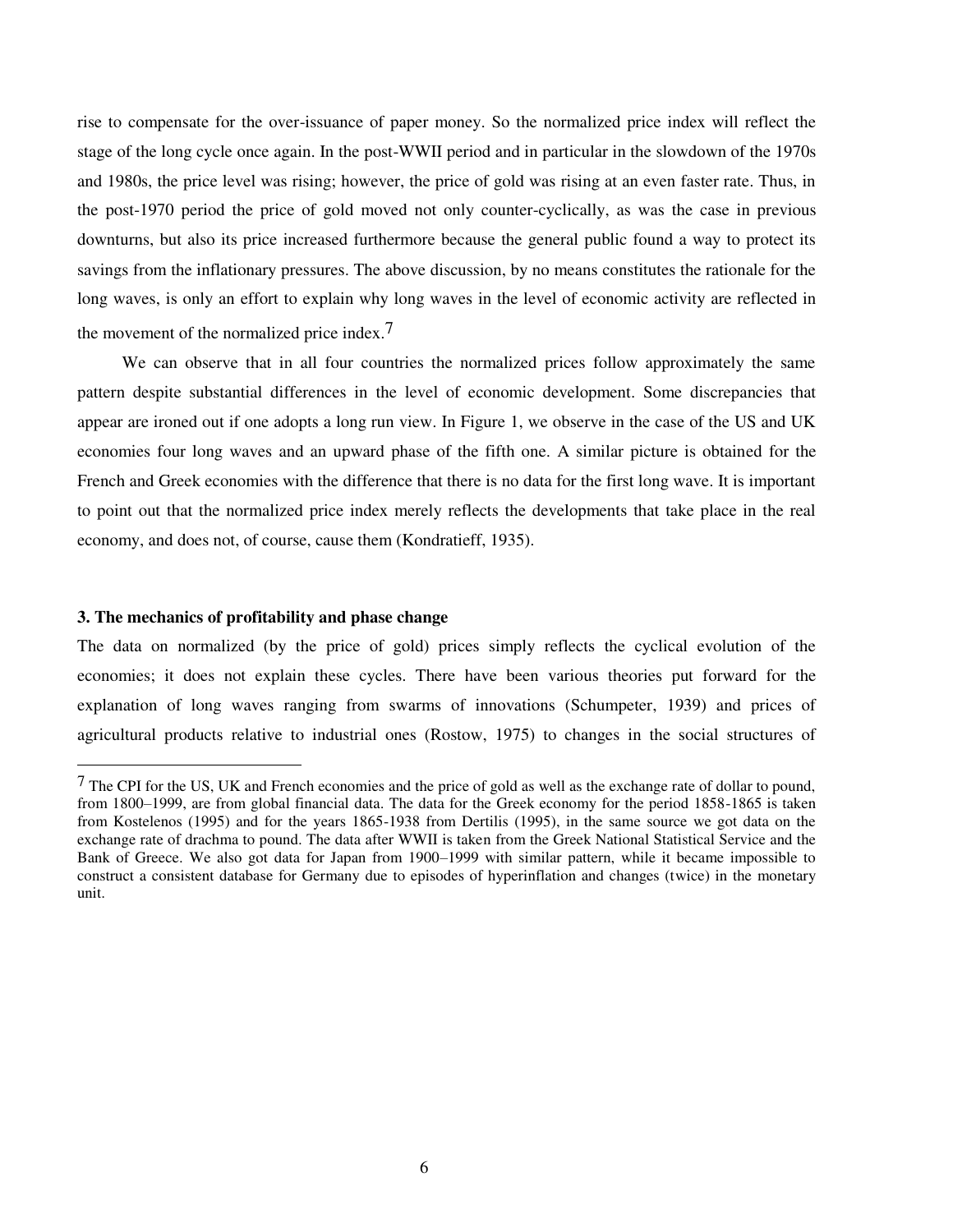accumulation (D. Gordon, 1980). In our view the explanation for the long waves must be looked for in the fundamental variables that govern the evolution of the economies, and from these variables the profit rate plays the prominent role. In fact, almost all the great economists of the past (e.g., Smith, Ricardo, Marx, J. B. Clark, Keynes) argued that the movement of rate of profit regulates the rhythm of capital accumulation of the economy. In addition, the rate of profit in the long run displays a tendency to fall, which sooner or later leads to a stagnant economy. Nevertheless, the explanations that they have been offered for the upswing or downswing phase of the economy are usually intuitive and not unambiguous. If we exclude the trivial case of a zero profit rate, which of course eliminates any incentive for accumulation, then the explanation that is usually offered is that the desire for accumulation declines with a falling rate of profit and, of course, it increases with a rising rate of profit. For Marx a falling or rising rate of profit in the short run is consistent with any stage of the economy. If we restrict the analysis to the downward stage of the economy, it is important to point out that the fall in the rate of profit in and of itself does not lead to the manifestation of crisis inasmuch as the profit rate, ceteris paribus, will exceed the long term rate of interest and, therefore, there does not appear to be any particular reason for the slowdown in investment activity. In Keynes, for example, investment activity is determined by the difference between the marginal efficiency of investment (i.e. Keynes's measure of expected net profitability) and the rate of interest. Consequently, the fall in the rate of profit is absolutely consistent with the increase in the mass of real net profits and also with strong economic growth.<sup>8</sup> In Marx we find a detailed explanation of the reason why a persistent fall in the rate of profit leads systematically to economic crises, despite the fact that the rate of profit will exceed the rate of interest. The work of Shaikh (1992) explicitly recognizes the systematic relationship between the profit rate, the mass of profits and the manifestation of crisis. In the formal model that he presents, capitalists possess a given propensity to save but, nevertheless, the falling rate of profit leads to a stagnant mass of profits and to the crisis. This relationship can be cast in terms of calculus, specifically, starting with the usual formula of the rate of profit *r*, which is defined as the ratio of total net profits *s* to the stock of capital *C*, we get:

-

<sup>8</sup> Similarly, it could be argued that a rising rate of profit does not necessarily lead to a growing economy.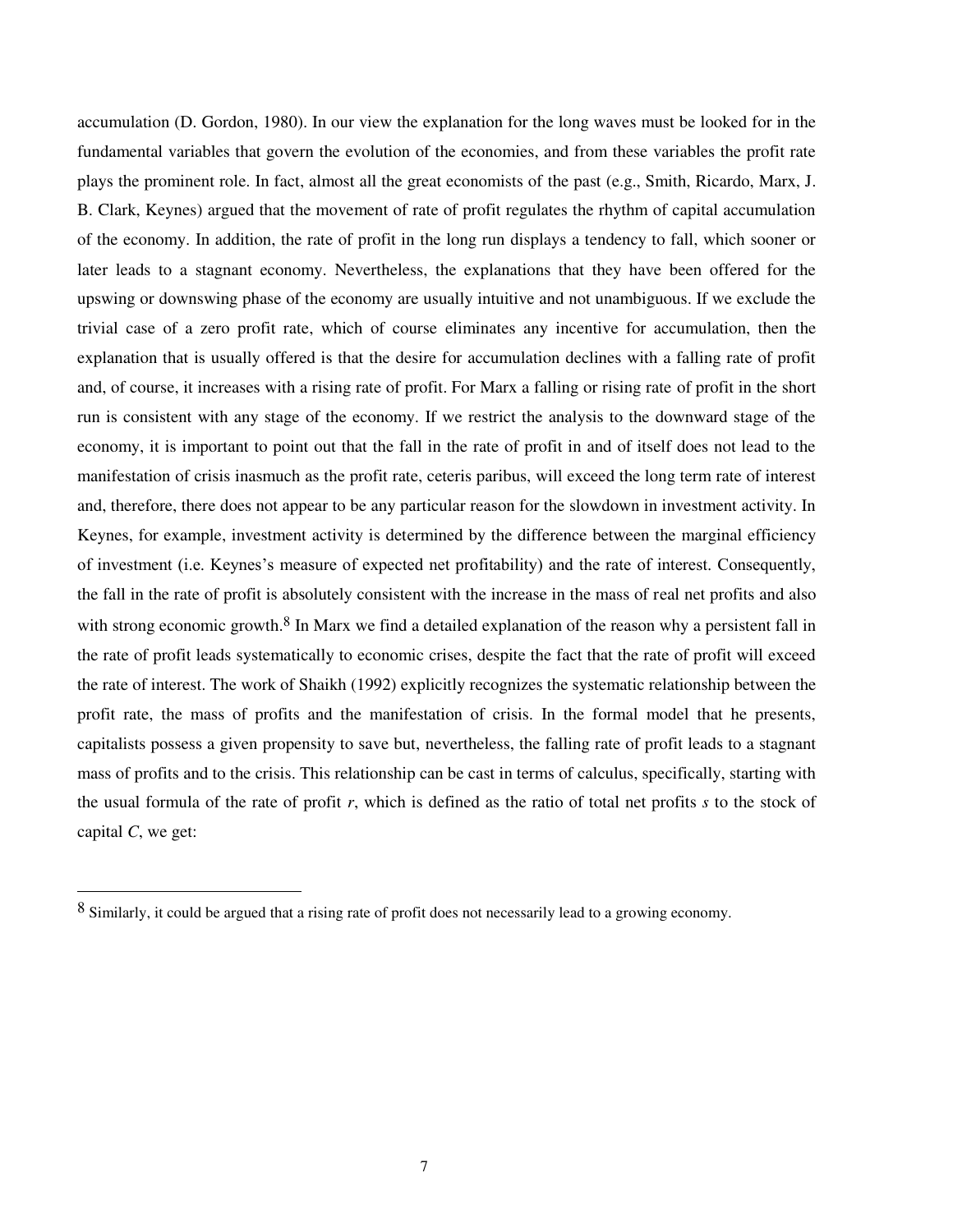$$
r = s/C
$$
 or  $s = rC$ 

The total differential of the above gives:

$$
ds = rdC + Cdr
$$

We divide through by *dC* and we get:

$$
\frac{\mathrm{d}s}{\mathrm{d}C} = r + C \frac{\mathrm{d}r}{\mathrm{d}C}
$$

We take *r* as the common term on the right hand side of the above and we get:

$$
\frac{\mathrm{d}s}{\mathrm{d}C} = r \left( 1 + \frac{\mathrm{d}r}{\mathrm{d}C} \frac{C}{r} \right)
$$

l

The term d*s*/d*C* indicates the way in which profits change in every change of capital stock or the change in profits for each unit of investment (*I*=d*C*). It is obvious that the change in profits for each unit of investment is equal to zero only if the elasticity of the rate of profit is equal to  $-1$ , a condition that requires a falling rate of profit. This occurs at the point when profits are maximized, that is at the point where the percentage change in capital stock (d*C*/*C*) is equal to the percentage change in the rate of profit (d*r*/*r*) in the opposite direction. As the economy reaches this point the motivation for new investment fades away, because any profits from new investment are offset by the cost of that investment, thereby holding the mass of profits stagnant. The persistent lack of new investment and the rising unemployment rate form the two conditions for depression. It is important to stress that this process is slow and takes place only in the long run. The fall in the rate of profit for a few years does not necessarily imply the slowdown in investment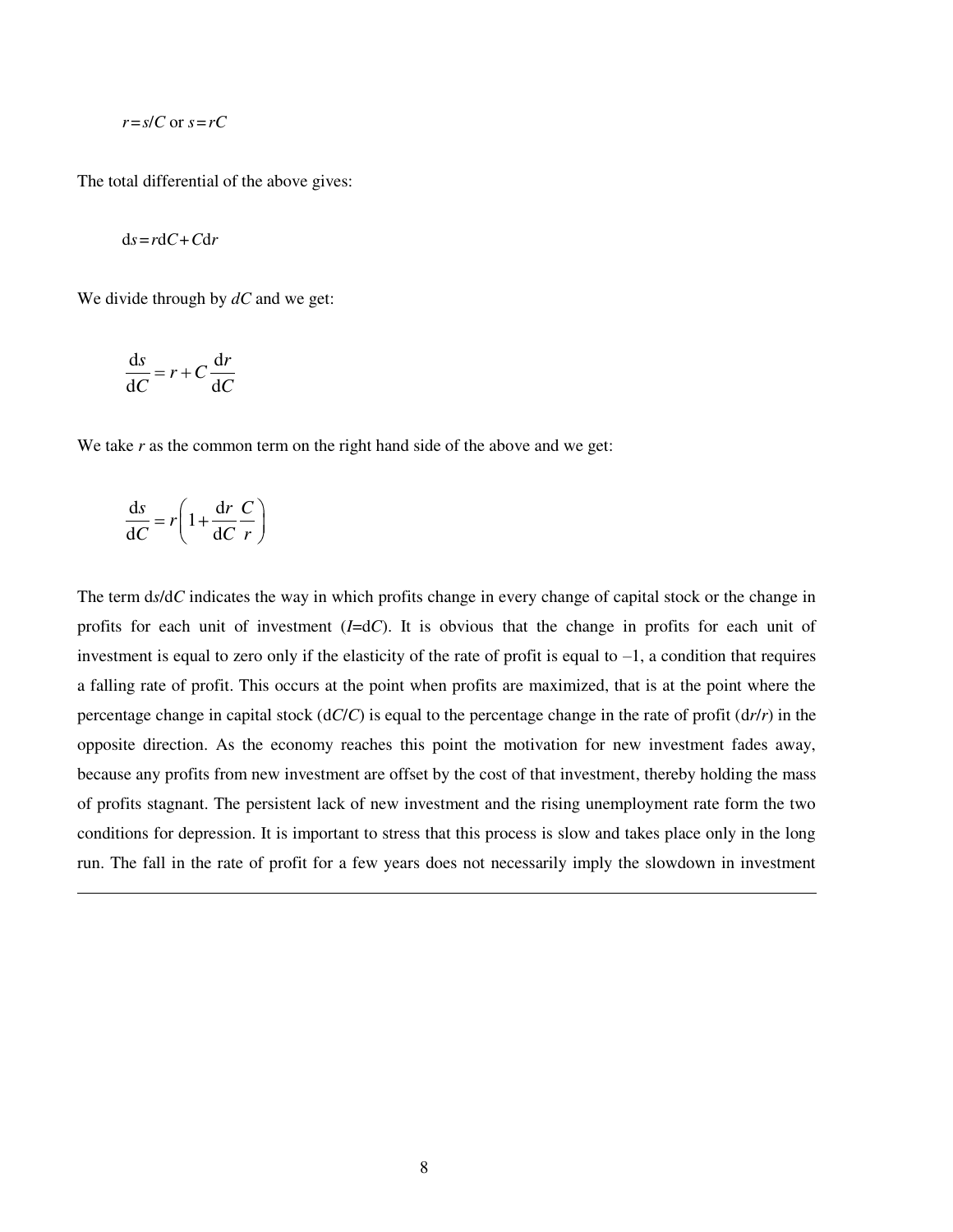activity, and if the rate of profit is falling for a protracted period of time then the mass of real (deflated) profits stagnates and the economy displays the conditions of depression.



 **Figure 2.** *Mass of real profits, marginal profits and capital accumulation vs. growth in the rate of profit*9

This stage of depression is the most appropriate for institutional change be it radical or conservative. In both cases, however, there are built in mechanisms that are under way and enable the economy to overcome the crisis. First of all, the high unemployment rates and social misery in general give rise to large

-

<sup>9</sup> This Figure does not appear in the previous version.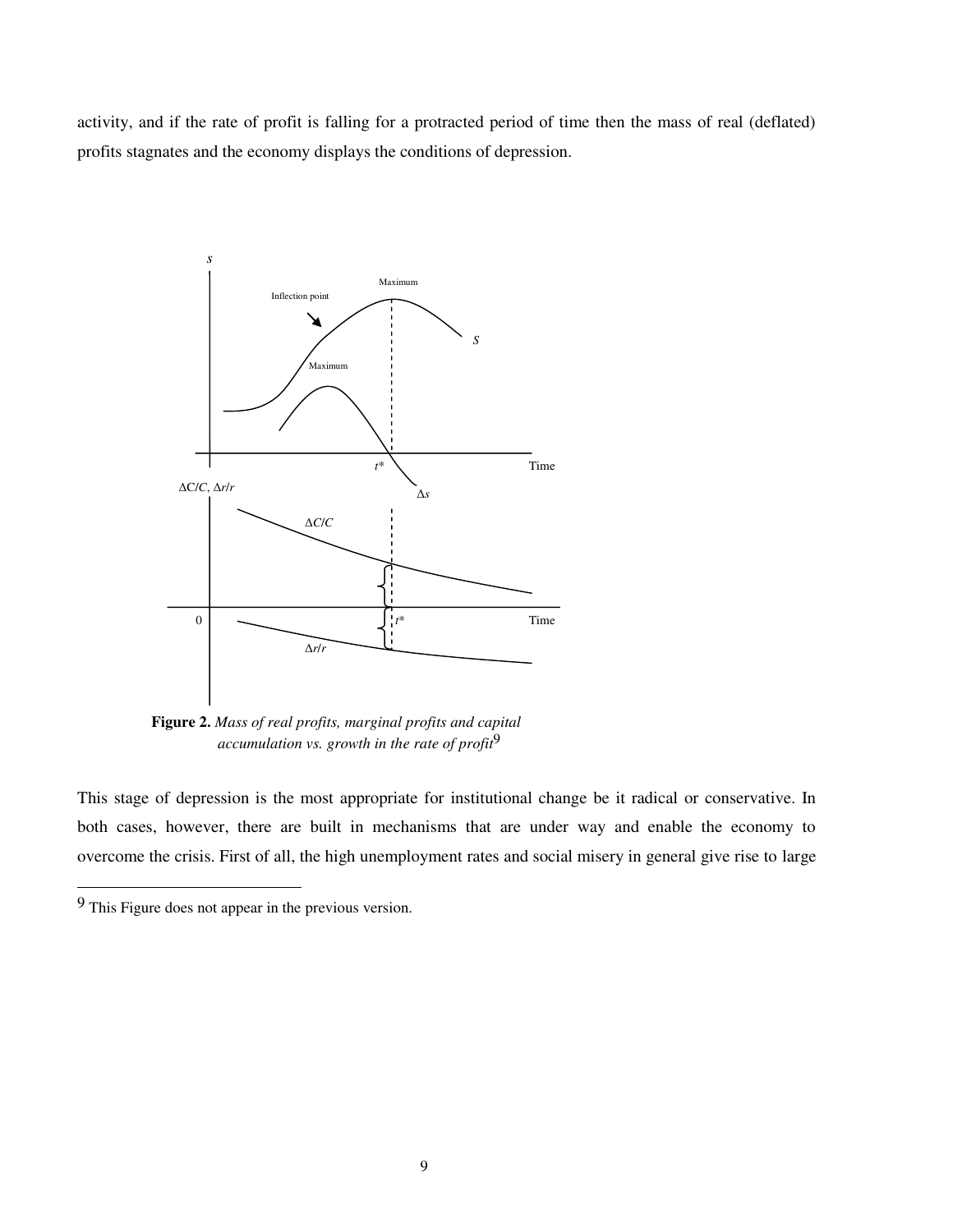increases in profits, through the intensification of the labor process and substantial reductions in the real wage. Meanwhile, the firms that have survived the crisis can take advantage of the devaluation and destruction of the value of capital of other firms and buy at very low prices and, in doing so; they accelerate the process of concentration of capital. These processes are facilitated, from the fall in interest rates because of the lack of demand for money for investment. Consequently, a "stagnant" financial capital seeks for investment opportunities, especially for the development of new products and techniques. This is the reason why new products are introduced on a massive scale during the depression period and the early upswing stage of the economy.<sup>10</sup> The length of a full cycle for some authors (Kondratieff, 1935, D. Gordon, 1980) depends on the length of investment in infrastructure and for some other authors (Schumpeter, 1939) on the time that it takes for major innovations to spread throughout the economy.

#### **4. From the economic crisis to the new golden age of capital accumulation**

-

In the figures below we present the rate of profit for the US, UK, French and Greek economies as well as for the total OECD along with the small OECD countries. Clearly, the 1990s indicate a long lasting recovery stage of the economy. It seems that the recession started in the mid to late 1960s and continued during the decade of the 1970s and part of the 1980s. The recession of 1982 was significantly deep, since the unemployment rate exceeded the 10 percent borderline, which, according to Heilbroner (1993), distinguishes depressions from recessions in the case of the US economy. It could be argued that the recovery that was observed in the mid 1980s was somewhat artificial because of the early application of neoliberalism in the US (in the form of Reaganomics) and latter in many other OECD countries, which depressed the wages to levels that enabled the increase in profits and profitability in general. Meanwhile, the process of concentration and centralization of capital also took place through the acceleration of merger activities at a national and a global level. While the movement of the rate of profit is a rough indicator of the stage of the economy, nevertheless we have argued that a falling rate of profit is consistent with conditions of accelerated growth and a rising rate of profit does not necessarily indicate that the economy is

<sup>10</sup> One could also add the wave of privatizations in the mid-1980s and 1990s that took place in many European countries.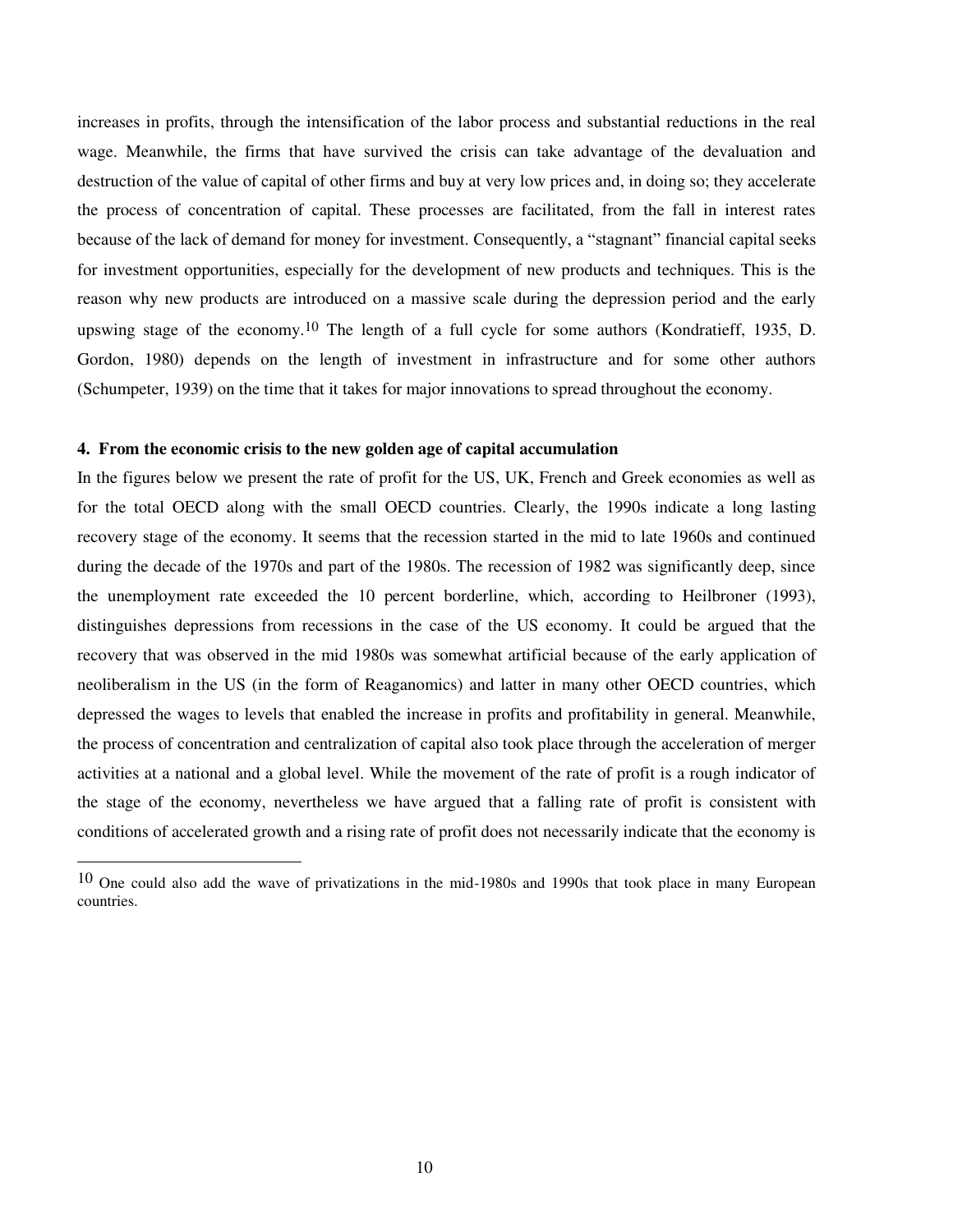in its expansionary stage. Only if the rate of profit follows a persistent upward or downward trend does it exert a significant effect on the mass of real net profits and by that on the level of investment activity and the unemployment rate. Figure 3 portrays the rates of profit of the business sector of the US, UK and Greek economies, while the last two graphs display the profit rate for the total OECD as well as the small OECD countries.





<sup>&</sup>lt;sup>11</sup> Data after 1980 is more reliable than before. It became impossible to combine a consistent database starting from the 1950s or the 1960s. Source: *Economic Outlook*, June 1998 and various other issues. It seems that this is the best that can be done with the availability of data. If one is interested in the evolution of the profit rate for other OECD countries see Glyn *et al.* (1991) and for Greece see Tsaliki and Tsoulfidis (1994) Maniatis *et al.* (1999).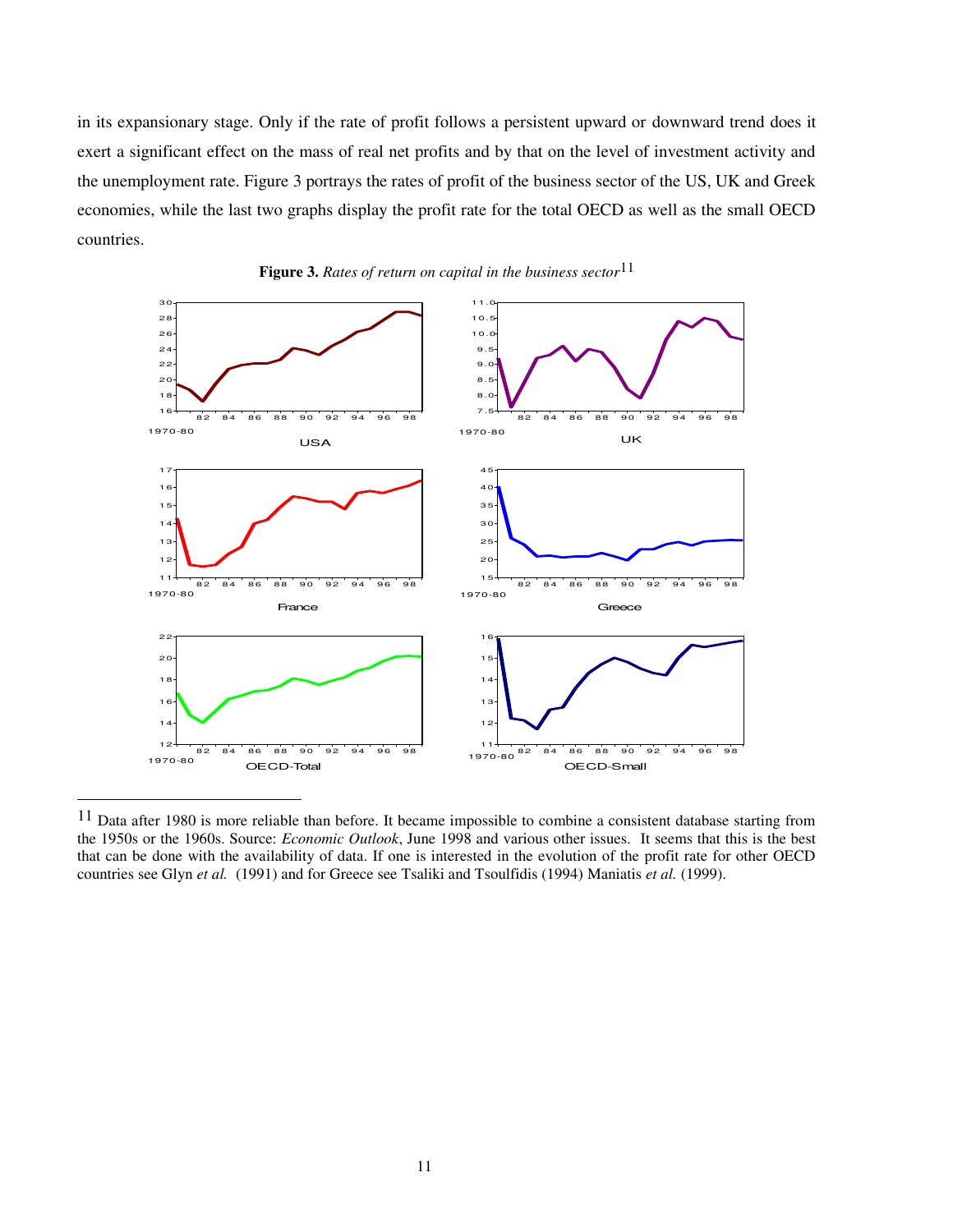From the figures we can observe that the movement in the rate of profit of the US shapes the movement in the rate of profit of the total OECD economies. Clearly, the rate of profit after the mid-1980s exceeds the average rate of profit of the period 1970-1980. For economies such as Greece and the average of small OECD economies, the rate of profit in the decade of 1970-1980 continues to be higher than the rate of profit in the 1990s. Nevertheless there is a clear upward trend and it seems that if the trends continue the current rate of profit will exceed the average of the 1970s and the overall picture will become more uniform globally.

 As we argued, the movement in the rate of profit by itself is not enough to characterize the phase of the economy. For that we need the evolution of the total real profits. We have restricted the analysis to the US economy with data that we got from the BEA website and have covered the period 1945-1999. In the figure below the first graph display's the rate of profit (*r*) along with its trend (derived with the help of the Hodrick-Prescott filter) for the corporate sector of the US economy estimated as the ratio of total profits net of taxes, inventory valuation adjustments and capital consumption allowances over the corresponding net capital stock12

<sup>12</sup> Corporate profits include capital consumption adjustments that remove differences between true economic depreciation on a replacement cost and depreciation on historical cost. The inventory valuation adjustment on the other hand removes any over–statement of corporate profits that comes about from inflation and the resulting nominal gains on inventories and work in progress.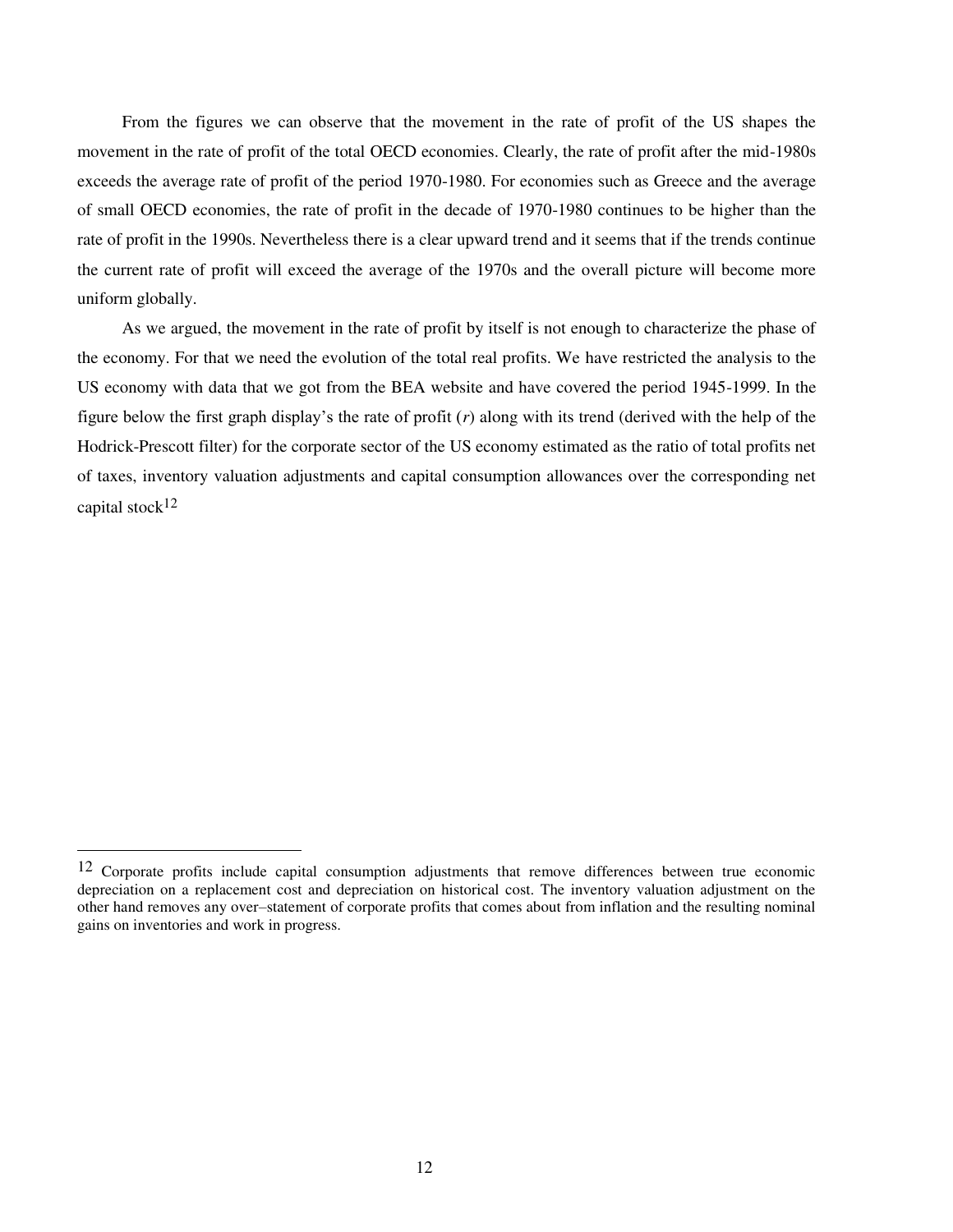

**Figure 4.** *Profit rate and mass of real profits in the US corporate sector* 

-

 We observe that the rate of profit follows an upward trend until the mid- to late 1960s and then the trend turns downward. The trough in the rate of profit is the year 1982, the worst year of recession; a recession that continued for most of the1980s. As we said, however, the movement in the rate of profit in and of itself does not determine the stage of the economy. One needs information on the evolution of the mass of real profits and on their behavior to characterize the stage of the economy. The second graph portrays the mass of real profits (deflated by the GDP deflator). We observe that profits stagnate in the mid-1960s and continue up until the late 1980s. For example the level of real profits in the year 1965 was approximately equal to that of the year 1985. Some fluctuations in the real profits in the years between might be attributed either to the normal operation of the short-term business cycles or to the intervention of a conservative government that smashed the labor movement and contributed substantially to the decrease of the number of unionized workers.13 Thus, some years of recovery in the 1980s did not last, precisely

<sup>&</sup>lt;sup>13</sup> In the USA only 10 percent of the labor force in the private sector is currently unionized as opposed to almost 35 percent back in the 1950s. In addition, the number of strikes in the US has been extremely low and only a few thousand workers have been involved, for example in the year 1996 there were only 10 strikes involving five thousand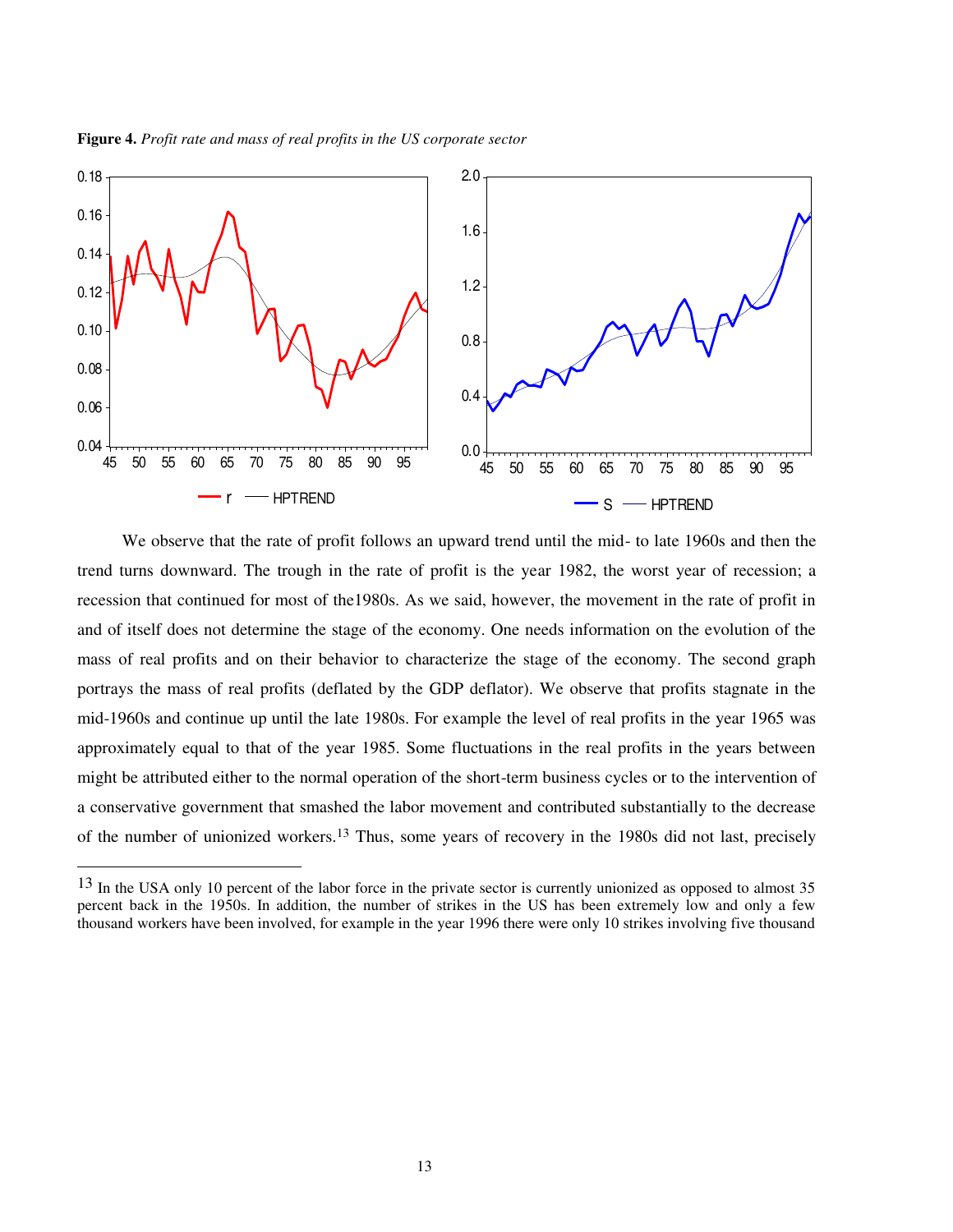because they were brought about artificially through political intervention and not by the operation of the internal cathartic crisis mechanisms. It is interesting to note that the onset of crisis is in mid–1960s, and the early 1970s mark the trough of the long cycle. Nevertheless, in terms of human suffering certainly the downturn in the 1982 is the worse of all, since it was accompanied with an unemployment rate that exceeded (in the USA) the 10 percent of Heilbroner's borderline. Consequently, the downturn of 1987 was not serious and that of the year 1991 was a mild one and could be taken as the starting point of a new era of capital accumulation.

## **5. Concluding remarks**

l

From the above discussion it follows that the movement of the normalized price index of the US, UK, French and Greek economies reveal the existence of long cycles of Kondratieff type. We observe that these cycles do not merely repeat themselves, but each and every one of them has its own individual characteristics that differ in duration and intensity. Moreover, the phenomena that are displayed in each cycle are often specific to the period under investigation. For example, the recent "silent" depression of the1970s did not affect the economies in the same way that affected them in the depression of the 1930s. The so called welfare state protected to a large extent, the poor and the unemployed and ameliorated the negative consequences of the depression by increasing the total demand and by restricting the size of the unemployment level to relatively tolerable levels (Tsoulfidis, 2001b). However, the large size of the government sector rendered the Keynesian policies ineffective with regard to economic growth and therefore government expansionary policies became inflationary with minimal effects on economic growth.

 Our data on normalized prices together with the movement of the profit rate and the mass of real profits lend support to the view that a new stage of economic expansion is already under way, which is being met with the expected Kondratieff phenomena; that is innovations on a large scale, the drawing of new markets in the orbit of the world economy. The empirical evidence shows that profitability has already

workers (Webber, 1999). In addition, the reduction in the number of unionized workers may be attributed to the shift from manufacturing to service related activities traditionally characterized by low unionization factor.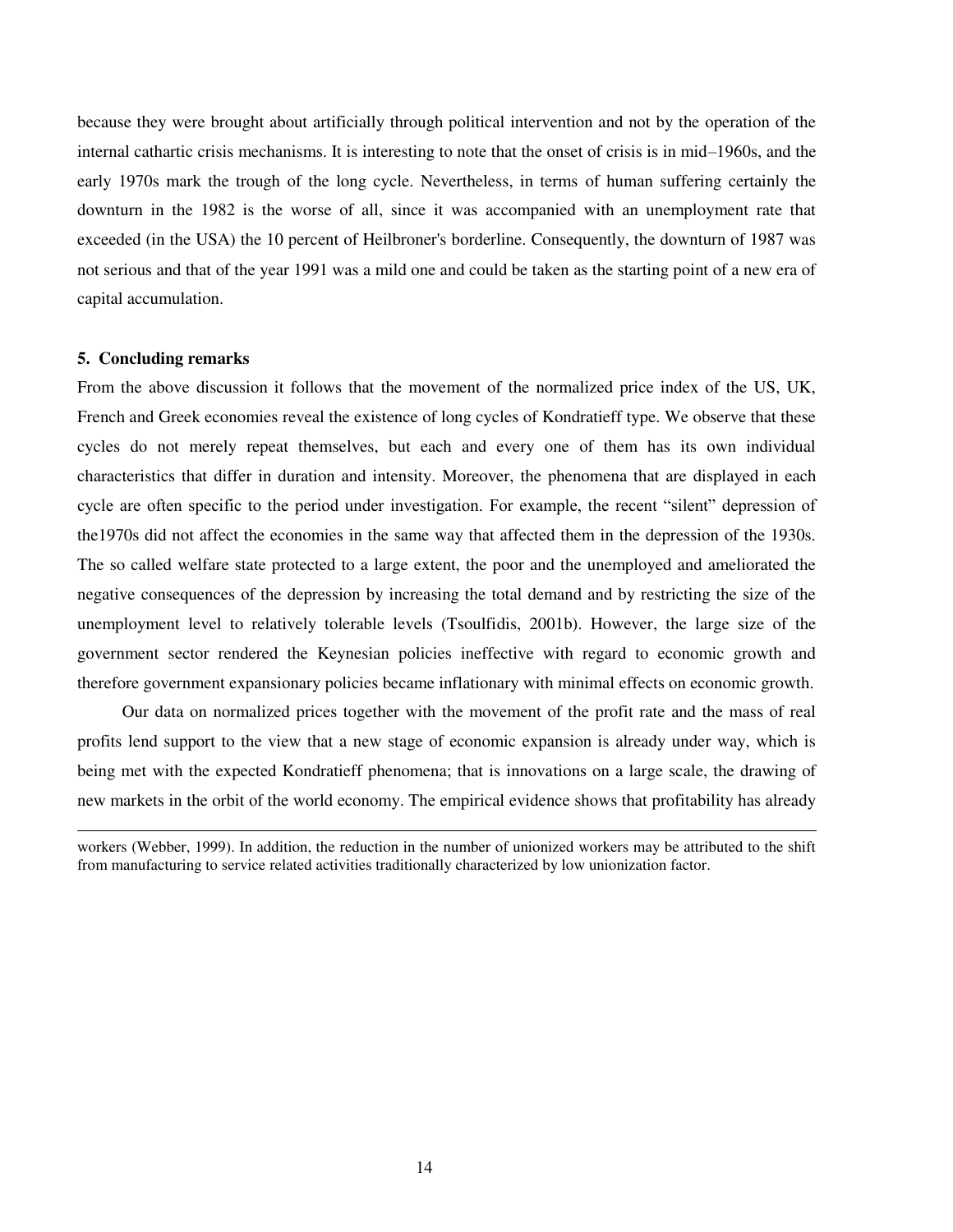increased substantially and it is adequate enough to keep the expansion going with minimum effects on the price level since the increase in productivity is large enough to reduce unit costs substantially.

 Finally, as with the golden age of accumulation of the first postwar decades and the euphoria that accompanied them led a lot of economists to the idea that the business cycle was finally defeated. Nowadays, there is a similar euphoric atmosphere; as this can be judged from discussions about the so– called "new economy", which —according to its proponents— displays features that appear similar to those of the "mixed economy" of the 1950s and the 1960s. The difference between the current "new economy" and the "mixed economy" is that the latter was supposed to protect the economy from serious business fluctuations through the government's stabilization policies. In contrast, the proponents of the "new economy" claim that the market itself has created internal defense mechanisms for the conversion of otherwise serious business fluctuations to innocuous ones. The following quotation from an often–cited article entitled "The End of the Business Cycle" characterizes the whole literature and really echoes the sentiments of the decade of the 1960s! (*e*.*g*., Bronfrenbrener, 1969). In this article we read: "Business cycles have come to be taken as a fact of life. However, modern economies operate differently than nineteenth–century and early twentieth century industrial economies. Changes in technology, ideology, employment, and finance, along with globalization of production and consumption, have reduced the volatility of economic activity in the industrialized world. For both empirical and theoretical reasons, in advanced industrial economies the waves of the business cycles are becoming more like ripples" (Weber, 1997, p. 65). There is no doubt that the claims for a "new economy" are true only in so far as the economy is in the upswing stage of the long wave. A stylized fact of this stage is that the "years of prosperity are more numerous", whereas in the downswing stage of the long wave "the years of depression predominate" (Kondratieff, 1935, p. 33). It seems, that once the economy finds itself in its downswing stage the years of the depression will be even more formidable, since the proponents of the "new economy" argue for the dismantling of most of safety nets that are associated with the welfare state, which in the slowdown in the 1970's contained both unemployment and business failures to relatively tolerable levels.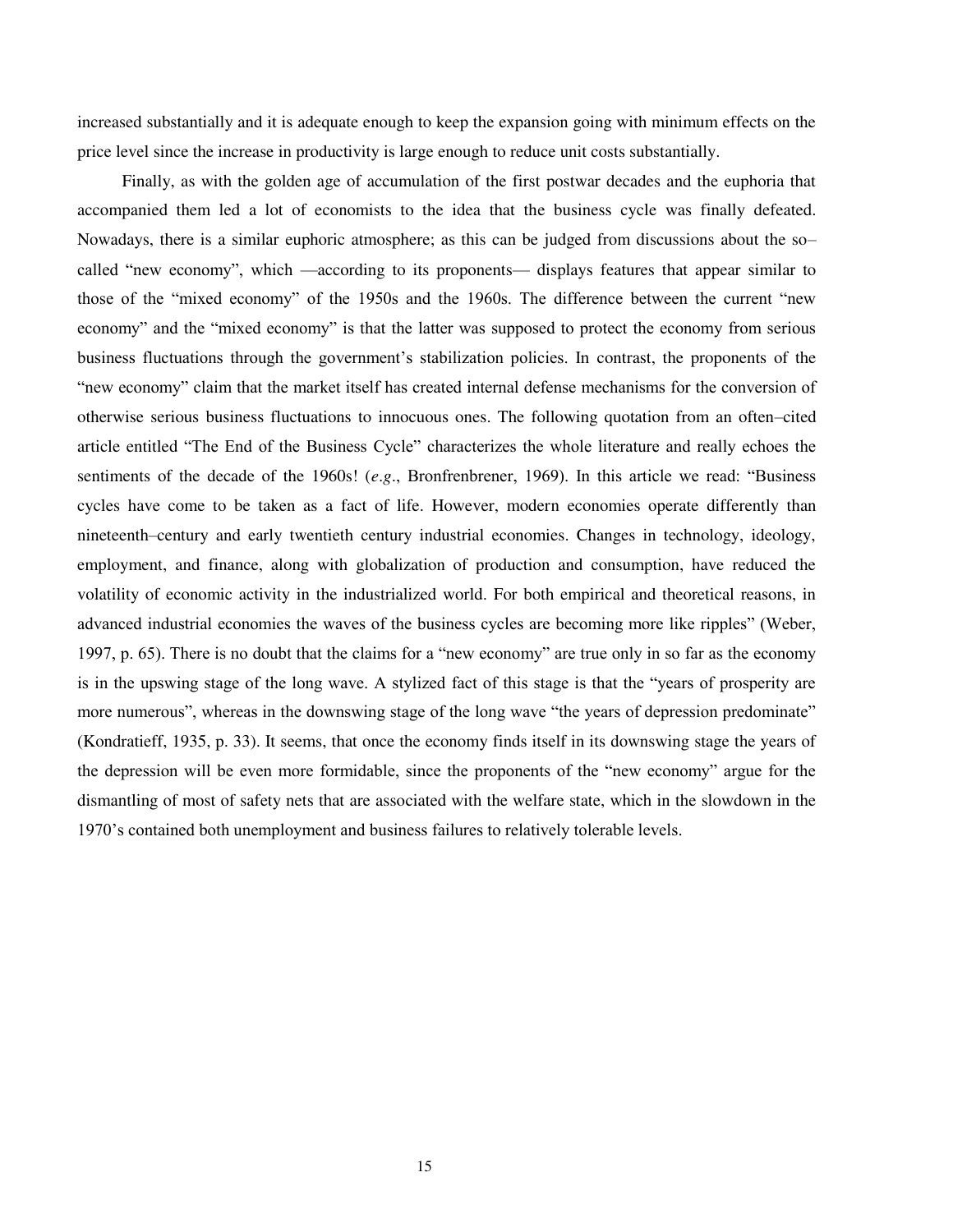#### **References**

Bronfrenbrener, M. (1969). *Is the Business Cycle Obsolete?* New York: John Willey.

- Dertilis Y. (1993). *Taxes and Power in Greece*. Athens (in Greek).
- Duijn, J. van (1983) *The Long Wave of Economic Life*. London: Allen and Unwin.
- Georgakopoulos Th., Paraskevopoulos, C. and Smithin, J. (eds.) (2002) *Globalization and Economic Growth. A Critical Evaluation*, Athenian Policy Forum Press, Toronto
- Glyn, A. Hughes, A. Lipietz, A. and Singh, A. (1990) "The rise and fall of the golden age." In Marglin, S. and Schor, J. (eds.) *The golden age of capitalism*. New York: Oxford University Press.
- Gordon, D. (1980) "Stages of Accumulation and Long Economic Cycles" in T. Hopkins and I. Wallerstein, (eds.) *Processes of the World System*. Beverly Hills, CA: Sage Publications.

Heilbroner, R. (1993) *The Making of Economic Society*. New Jersey: Prentice Hall.

- Kondratieff, N. (1935) "The Long Wave in Economic Life." *Review of Economics and Statistics*, 17, 105– 15. Reprinted in Harberger, G. (ed.) 1951. *Readings in Business Cycle Theory*. Philadelphia: The Blakiston Company.
- Kondratieff, N. (1998) *The Works of Nikolai D. Kondratieff*. Edited by Makasheva N., Samuels W. and Barnett V. London: Pickering and Chatto.

Kostelenos, G. (1995) *Money and Output in Modern Greece: 1858-1938*. Athens: KEPE.

Maniatis, Th., Tsaliki, P. and Tsoulfidis, L. (1999). *Issues in Political Economy: the Case of Greece*. (in Greek) Athens: S. Karagiorgas Foundation.

Marx, K. (1894). *Capital III*, Moscow: International Publishers.

- Metz, R. (1992). "A Re-examination of Long Waves in Production Series." In Kleinkenecht, A., Mandel, E. and Wallerstein, I. (eds.) *New Findings in Long–Wave Research*. New York: St. Martin's Press.
- Poterba, J. (1997) *The Rate of Return to Corporate Capital and Factor and Shares: New Estimates Using Revised National Income Accounts Capital Stock Data*. Working Paper 6263. Cambridge MA: NBER.
- Schumpeter, J. (1935) "The Analysis of Economic Change" in Harberger, G. (ed.) 1951. *Readings in Business Cycle Theory*. Philadelphia, The Blakiston Company, pp. 1–19. First published in the *Review of Economics and Statistics*, 1935, 18, pp. 2–10.